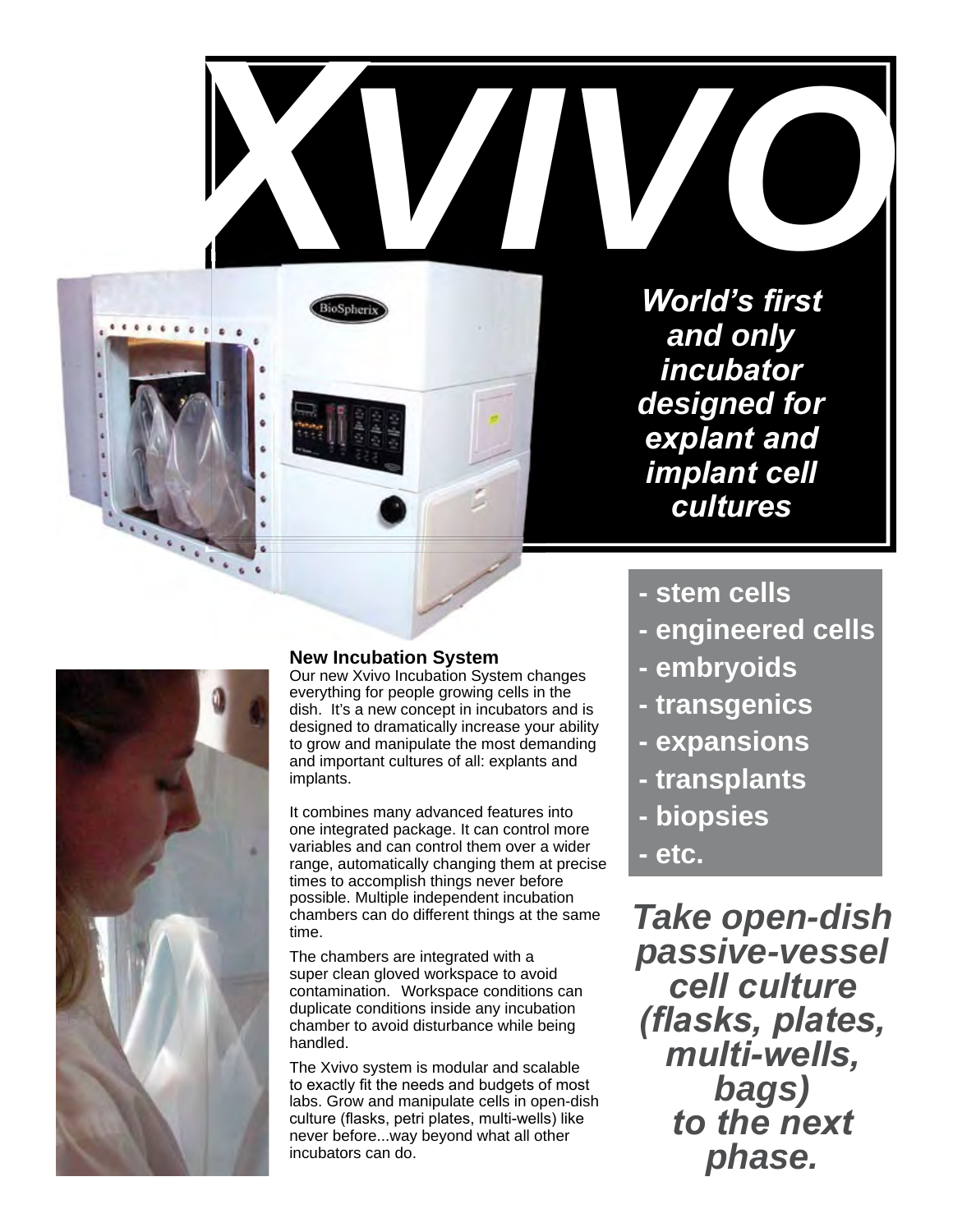#### **Dynamic Optimization**

If you can keep up with your cells, you can do more with them. Cell cultures are dynamic entities. They grow. They differentiate. They are never static.

Yet, standard incubators have nothing but static conditions. You get one concentration of CO2, one temperature, and if you're lucky, one concentration of  $O<sub>2</sub>$ 

As cell culture becomes more and more sophisticated, there's a point where conventional incubators with static conditions are going to be severely limited. Static incubators cannot keep up with dynamic cultures.

The Xvivo system is different. It offers high performance dynamic control (pat. pending) of multiple variables simultaneously (O<sub>2</sub>, CO<sub>2</sub>, NO, CO, and temperature). Instead of static conditions, you can program it to automatically change any variable (or all variables) any time you want. Virtually any dynamic can be accommodated. Now you *can* keep up with your cells.

#### **Grow Explants Better**

You can grow them better. For example, primary cultures initially do best in a low oxygen gas phase. But as they grow and cell population density expands, the consumption of oxygen goes up. In a static incubator you can't adapt to the change, and the oxygen is consumed until the cells are under oxygen deprivation.

Xvivo is different. It compensates. It can raise the oxygen concentration over the course of the culture to keep up with the consumption. The result? More cells. Healthier cells. Any cell expansion will probably do better with a ramp up in oxygen!

#### **Prepare Implants Better**

You can manipulate them better too. For example, hypoxia preconditioning stands to make cellular implants much more robust.

The Xvivo system can help you develop your conditioning protocols, and then run them day in and day out. Standard incubators can't do that.

#### **No Comparison**

Conventional static incubators make you adapt your cultures to the limitations of the incubator. The Xvivo system allows you to adapt to a wide range of different culture-specific needs...at the same time.

# *HIGH PERFORMANCE*





**EXPANSION PROTOCOL:** Primary cultures and other low cell population density do best under low oxygen gas phase when they start, but when they grow, they are bound to need more. You can design any ramp you want in oxygen, and consistently repeat it with a click of the mouse.



#### **HYPOXIA PRCONDITIONING**

**PROTOCOL:** Cells *in vitro* destined for *in vivo* may be better prepared for their hypoxic journey if they get a little taste of it first. Implants need all the help they can get. You can design and consistently repeat any frequency and any amplitude with the click of the mouse.



#### **DIFFERENTIATION INDUCTION**

**PROTOCOL:** Induce stem cell transition from proliferation to differentiation at any point in the culture by raising oxygen. Rise in oxygen can signal your cells they are entering a new place in the body or in their development.



**WOUND PRIMING PROTOCOL:** Elicit wound response in tissue repair cell cultures before they are placed in the wound. Upregulate inflammation phenotype. Upregulate angiogenic phenotype. Priming may result in faster healing. You can design and consistently repeat any rate of drop and any depth of drop with the click of the mouse.



**HYPOTHETICAL PROTOCOL:** To illustrate the unprecedented power of dynamic multi-variable optimization, imagaine you have a transgenic cell population to be implanted. You use the last few hours before implantation to prepare it. You know the cells are going to better survive the time between the dish and the body if their metabilism slows down, so you program the temperature to gradually cool the cells just before they leave the incubator. You know your cells are going to be hypoxic for their first few days in the body, so you program the  $O_2$  for a series of acute hypoxic episodes in the last hours before impantation to precondition them, then at the last moment make the  $O<sub>2</sub>$  rise to saturate their media just before they leave the incubator. You also know they will handle the stress a lot better if you can upregulate their stress reponse, so you program a short burst of CO just before they leave the incubator. As usual, you program the CO<sub>2</sub> concentration to stay constant while the other variables are manipulated up and down.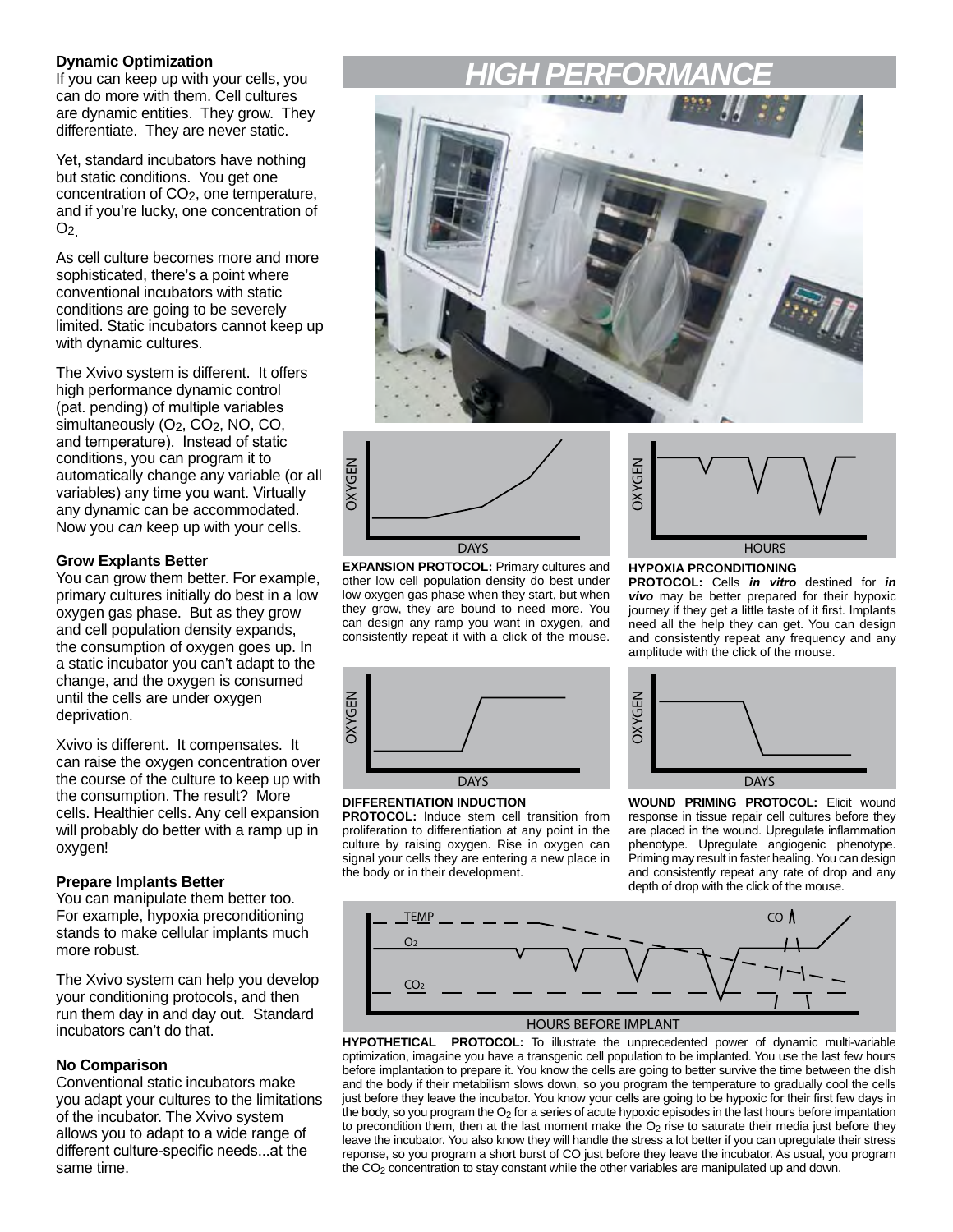## *INTEGRATION*



**XVIVO SYSTEM** integrates multiple high performance incubators with clean hood and glove chamber for advanced, high value, opendish cell cultures.



**TECHNICIANS** work with cultures safely inside clean hood/glove chamber, and are never exposed to cultures. Of course, cultures are never exposed to technicians either.



**INCUBATION** is only part of cell culture. Handling is the other. Incubators all open only into clean controlled atmosphere of gloved workspace. This eliminates moving cultures to clean hood for handling. It also eliminates any disruption to conditions that affect cultures.



**WORKSPACE GAS PHASE** is cleaned 24 hours a day by UV sterilization, HEPA filtration, activated carbon adsorption, mild ionization, and dessication. This eliminates many trips to clean hood.



**DEDICATED INCUBATION CHAMBERS** One per culture. This maximizes your ability to grow and manipulate different cultures. No culture mix ups. No cross contamination.



**PASS THROUGH CHAMBER** is a port into and out of the glove workspace. Materials and supplies can be moved in and out without disturbing the conditions in the workspace in front of the incubators. So can cell cultures. The pass through is designed to fit a transport chamber perfectly, so you can open and close it from inside the workspace undisturbed.

#### **New Bio-active Gases**

Standard cell culture incubators control  $CO<sub>2</sub>$  and temperature, and if you're lucky, oxygen. Even then, you'll only get oxygen control over a limited range. Usually, they can't even reach the lower physiological ranges.

Xvivo system is different. It controls  $O<sub>2</sub>$ over the full 0.1-99.9 % range. It can also control NO and CO. These bioactive gases stand to play an important role in many areas. Manipulating phenotype or gene expression may help in preparing cultures for implant. No other incubators allow you to use these important new bio-active gases.

#### **Multiple Independent Chambers Per Incubator**

Conventional static incubators are usually monoliths, with many different cultures incubated in the same big chamber, under the same conditions, at the same time. Plates from different cultures can get mixed up together. A small contamination can be devastating. One contaminated culture can quickly and easily spread to all the other cultures in the incubator.

Xvivo is different. It can be configured with any number of chambers. Each individual culture can be incubated in its own dedicated chamber. Each culture is isolated from all other cultures. This unique design has many advantages over conventional monolithic incubators.

First of all, it allows you to adapt to the different needs of each different culture. Each chamber is fully independent of all others, so you can control different conditions in each, without affecting any other cultures. No two cultures ever have to be in the same space at the same time. This means culture mix ups are much less likely. Chance of cross contamination between cultures is also minimized.

#### **Clean Hood Is Built Around Incubators**

No longer will you have to carry your cultures back and forth from the incubator to the clean hood. That's what you have to do with standard incubators.

Standard incubators open into the room. You take your cells out of the incubator, and carry them through the lab to the clean hood where you handle them. When you're done, you take them back to the incubator. The travel, of course, takes valuable time.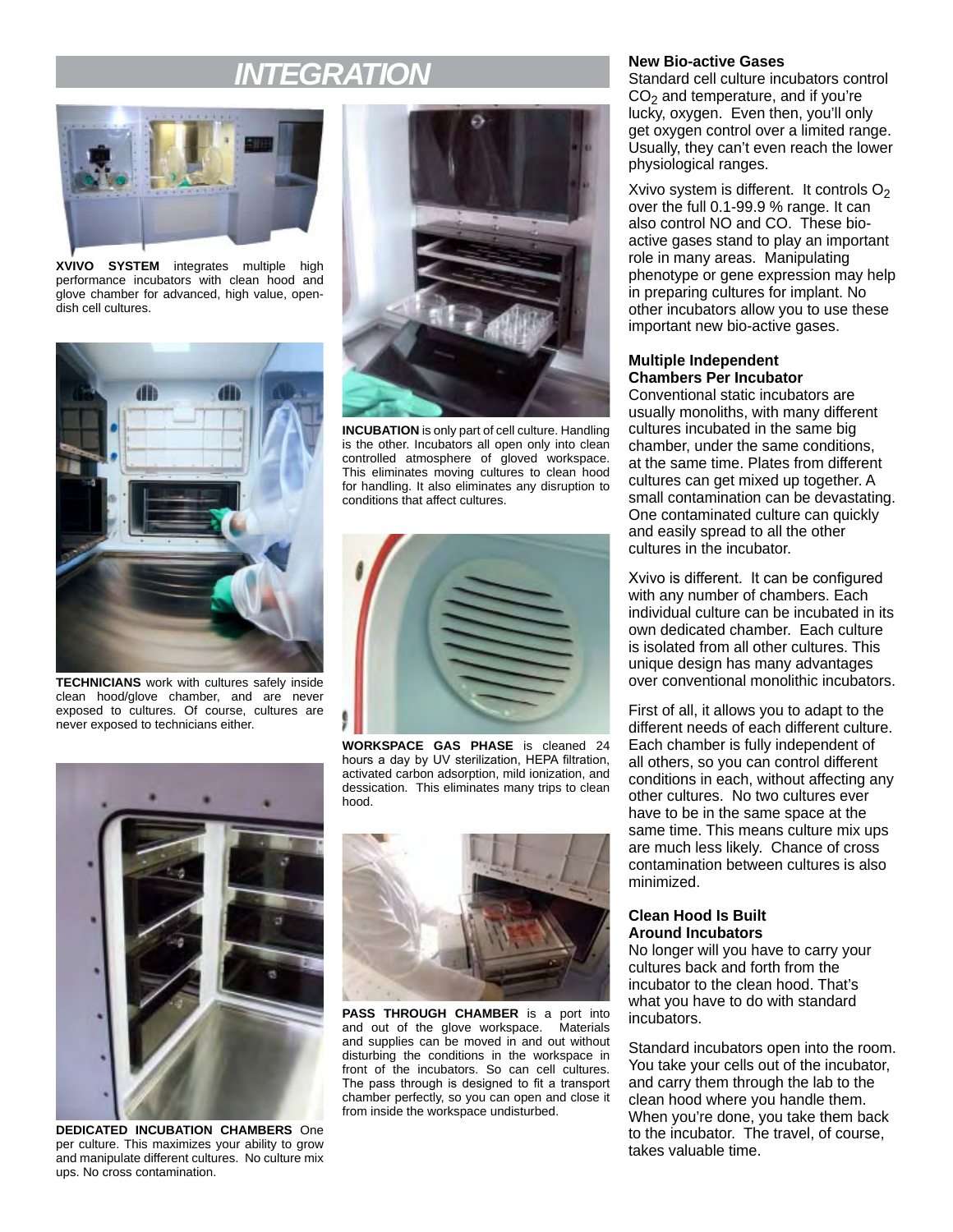What's worse, the trip increases chance of contamination from room air, and from the people carrying the cultures. The Xvivo system is different. Your clean workspace is integrated with and envelopes the incubators. All incubation chambers open only into a sealed glove chamber whose gas phase is constantly circulated through a cleaner where it's cleaned 24 hours a day via UV sterilization, HEPA filtration, activated carbon scrubbing, mild ionization, and dessication.

Your cells never see the room. Nor do they ever have to venture into the same space as a "germy" human technician. Of course, humans are never in the same space as "germy" cultures either.

#### **UNINTERRUPTIBLE OPTIMIZATION**

Cultures inside standard conventional incubators are disrupted everytime the door is opened. Air rushes in.  $O<sub>2</sub>$  concentration goes toward 21%.  $CO<sub>2</sub>$  concentration goes toward 0%. Temperature goes toward room temperature. Regardless of what was being controlled inside the incubator, conditions are temporarily disrupted, on a regular basis. Sometimes dozens of times a day.

The disruption is even bigger when cultures are removed from the incubator and taken to the hood. These disruptions are now known to be a big handicap with oxygen. Even a brief exposure to room air oxygen levels in a hypoxic culture can immediately turn off hypoxia upregulated genes that took hours to induce. This is significant because manipulating oxygen regulated genes stands to play a big role in preconditioning of implants.

What about disruptions in pH due to CO2 disruptions? What about the temperature disruptions? Here there's currently less worry, but intuitively, it can't be good. As cell culture becomes more and more sophisticated, this will become dogma. Face it, conventional incubators condemn your cultures to frequent and possibly severe bouts of suboptimal conditions.

The Xvivo system is different. You control the same variables in the workspace as in the incubators. Incubators open only into controlled environment of gloved workspace. Glove chamber is prepared before incubator is opened, to exactly the same  $O<sub>2</sub>$ , CO<sub>2</sub>, NO, CO, and temperature as that inside the incubator.



# *SCHEMATIC*



**1.** PC provides familiar, convenient interface, security access, and datalogs everything. PC accessories allow you to operate system from any remote location via modem, network, or internet.

**2.** Controller controls wide range of conditions in first cell culture chamber (temperature,  $CO<sub>2</sub>$ , O<sub>2</sub>, CO, NO). Conditions can be different in each chamber. Conditions can be static or dynamic.

**3.** Controller controls different conditions in second independent chamber.

**4.** Controller controls third chamber. Unlimited chambers can be added and integrated.

**5.** Controller can interface special custom accessories such as liquid sensors in media, timed aliquots of liquid infused into media, fiber optic spectrometry, etc.

**6.** Controller duplicates conditions of glove workspace to each different incubator just before it is opened. Optimal conditions need never be disturbed. Workspace atmosphere is constantly HEPA filtered, UV sterilized, activated carbon adsorbed, and dehumidified to levels less than those that support bacterial proliferation.

**7.** Controller adapts conditions of pass-through chamber to glove box so conditions in glove box are not affected by moving things in and out.

**8.** Nitrogen is used to push down oxygen and carbon dioxide.

**9.** Oxygen is used to push up oxygen.

**10.** Carbon dioxide is used to push up carbon dioxide.

**11.** Transport chambers are part of the system. They can transport cultures uninterrupted and be opened uninterrupted inside glove workspace.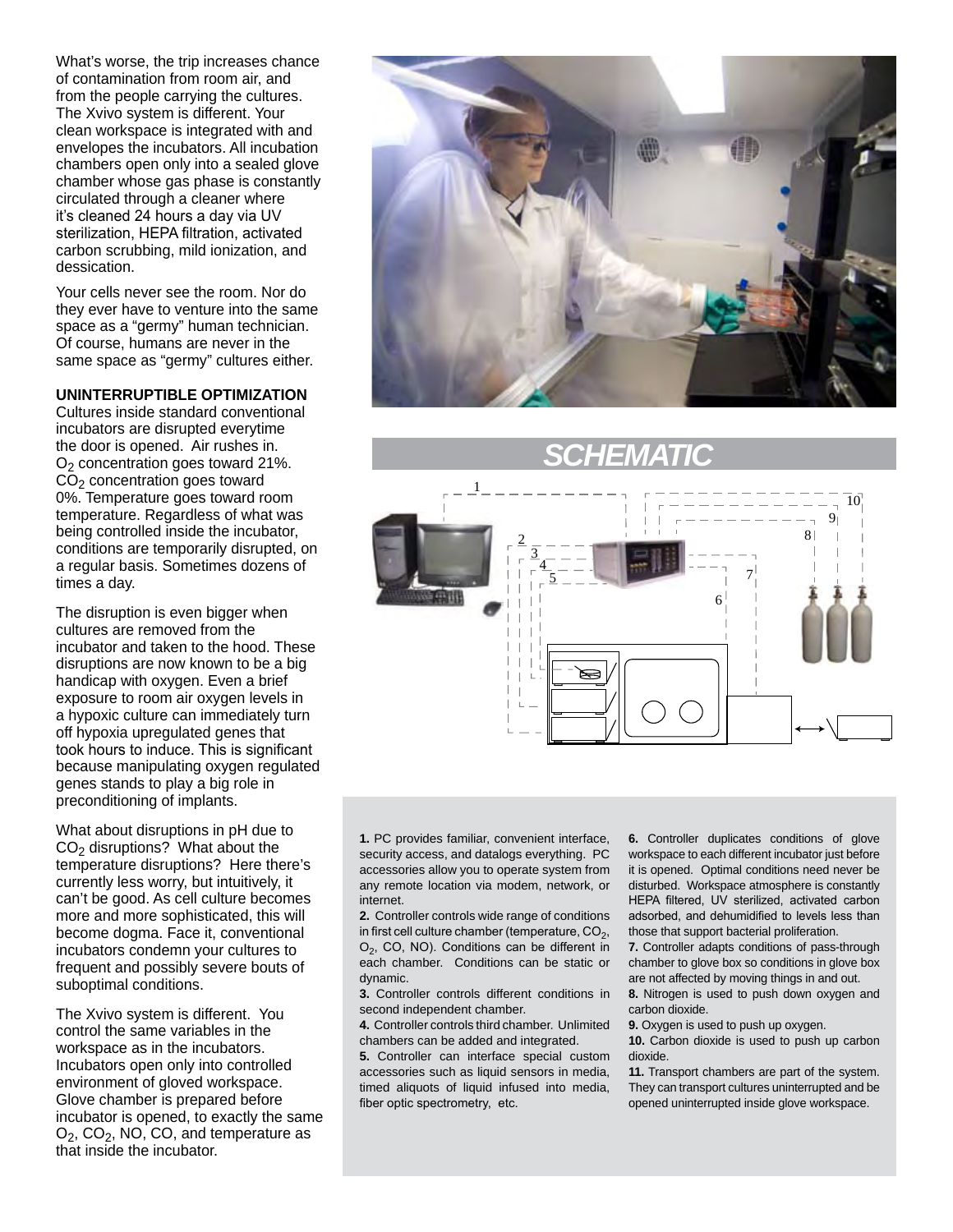Then when incubator is opened, there<br> **Then will be no disruption to cells. They can** will be no disruption to cells. They can be removed from the incubator and remain under optimal conditions. Nor will there be any disruption to the cultures left inside the incubator.

If the next incubator to be opened has different conditions, the workspace is simply preset to those new conditions before that incubator is opened. Other accessories include transport chambers and media conditioners.

#### **UNINTERRUPTIBLE TRANSPORT**

Transport chambers are designed to fit into pass-through chamber of glove box. They open inside glove chamber to uninterruptible conditions. They allow you to transport cultures without interruption as well.

### **UNINTERRUPTED FEEDING**

Media conditioners can equilibrate fresh culture media to same conditions as incubator and workspace before you let it contact cells.

#### **MODULARITY MAKES IT SCALABLE**

You can configure your system with any number of independent incubation chambers. Simply scale the number of chambers to the number of different cultures you'll need to incubate simultaneously.

Chambers range in size, so you can also scale the size of the chamber to the size of the culture. All modules fit together with all other modules. Modules that integrate also maximize your flexibility.

### **MODULARITY MAKES IT FLEXIBLE**

There are infinite combinations. Modularity means you can satisfy your particular needs. You can adapt the equipment if those needs change. You can expand your equipment as necessary. You can change directions as necessary. All your previous investments stay intact. Everything works together.

#### **MODULARITY MAKES IT AFFORDABLE.**

Since system is scalable from small to large, there's probably a configuration that fits your lab and fits your budget. Clear upgrade paths are ready when you are. Regardless of how much capacity you need, you can meet it. No matter how big it gets. Nothing compares.



**SINGLE USER-TRIPLE STACK** Each glove chamber can only be a workspace for one technician at a time if all the incubators possible are installed. Each workspace can have up to three incubator stacks of chambers. Each workspace has to have a pass-thru chamber (represented by arrow). Two "full boat" configurations are possible, mirror images of each other. Criteria for which depends on your labspace. Is it good for pass-thru access on the left or right of gloves?



**INSIDE LOOK** at a 12 chamber system shows the 3 stacks of incubation chambers. Here all incubators are one size. You can choose the sizes you want. Any combination that will fit. We have several different sizes.





**DOUBLE USER-SINGLE STACK** Two people can use it at the same time. Working independently or together.



**SINGLE USER-DOUBLE STACK** There are 6 different ways to configure a system with 2 incubator stacks. One is likely to fit any lab.



#### **SINGLE USER-SINGLE STACK**

Only consideration is which side will have access for the pass-through.



**DOUBLE USER-NO STACK** You can get glove workspaces without resident incubation chambers. Options range from just  $O<sub>2</sub>$  control to O<sub>2</sub>, CO<sub>2</sub>, NO, CO, temperature control, and any combination in between. Air cleaning is also an option, just like it is on the resident chamber systems.



**INCUBATION CHAMBERS** don't have to be in our glove workspace chamber. Here a 10 chamber system is located in a big thermal incubator.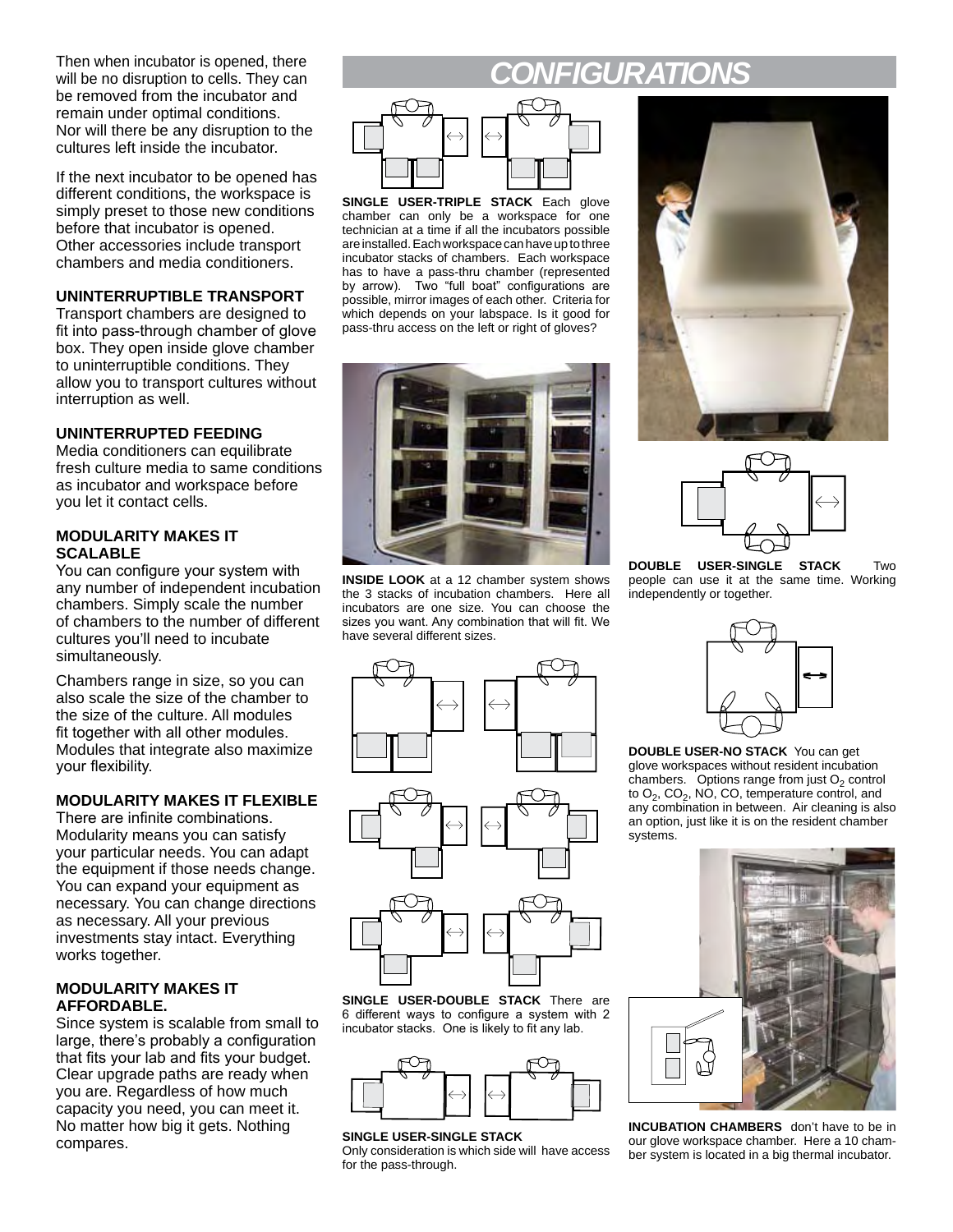#### **GMP MEANS "QUALITY"**

Good Manufacturing Practices are guidelines for producing a high quality cell product. Regulatory agencies require you to produce your cells under cGMP to assure patient safety if you plan on using them for therapy.

Quality means two things. First it means a highly reproducible and consistent end-product. Second it means a product free of microbial and particulate contaminants. Xvivo System was designed for GMP from the start. In both cases, it raises the bar.

#### **CLOSED SYSTEM MAXIMIZES CONSISTENCY**

A tightly controlled and reproducible production process is the formula for consistent high quality cell product. Xvivo System is the only commerically available incubation system designed for uninterruptible conditions.

Cultures are never exposed to ambient room conditions. They experience none of the suboptimal transients that normally occur between the incubator and the hood, or between the incubator and the microscope, or between the hood and the centrifuge. Uninterrupted optimum conditions throughout the production process generates a higher quality cell product. It is always going to be considered a better GMP than frequent uncontrolled exposures to suboptimal conditions.

#### **CLOSED SYSTEM MINIMIZES CONTAMINATION**

The Xvivo System totally isolates cells inside aseptic mini-environment. They are never exposed to the room, and more importantly, they are never exposed to the people in the room. A closed system gives you better security against contamination than any walk-in cleanroom ever can. It is always going to be considered a better GMP to have cells totally isolated from technicians than to have cells in the same space as technicians.

#### **DEDICATED CULTURE CHAMBERS ELIMINATE CROSS CONTAMINATION**

Dedicating each incubation chamber to just one culture, and never allowing two cultures to be in the same space at the same time, is always going to be considered a better GMP than culturing two different cultures in the same incubator at the same time.

## *GMP FEATURES*

#### **ENTRY/EXIT CONTROL**

All doors in and out can open into an external clean hood. Hoods provide staging area and external workspace for surface decontamination, removal of protective overwrap, or general aseptic preps before items go into the system.

All gas and liquid ports can be double filtered with aseptic connectors. It is much easier to control what gets into a small isolation cabinet than what gets into a big walk-in clean room.

The better the control over what gets into the manufacturing space, the better the GMP.

#### **AUTOMATION**

Numerous automated routines can be built in to sterilize or decontaminate (in place) any specific individual chamber or group of chambers, or items passing into or out of the system, or between any two stages of the process. These routines can run regularly on schedule, after each culture, or as needed.

*STEM CELL WORK-STATION*

Embryonic stem cell cultures require frequent microscopic examination. This Xvivo system configuration has a side chamber that holds a microscope with access to the microscope through gloves and an eyepiece. Cells can be removed from their incubator, processed in the workspace, and easily placed inside the adjacent microscope chamber, close to the microscope. At the microscope chamber you can place

the cultures on the stage and view them without interruption in any conditions. The microscope stays in the clean controlled atmosphere all the time. The result is a greatly reduced chance of contamination by avoiding a trip across the room from the incubator to the microscope. If your cells aren't shocked by temperature drop, or alkalinity shock, or oxygen shock, then there is a greatly enhanced chance they'll do better in the dish.



1. MICROSCOPE CHAMBER - Any microscope can be fitted into this side chamber. Has same atmosphere as workspace.

2. WORKSPACE GLOVE CHAMBER - This is where your cultures are handled and manipulated. Workspace atmosphere can replicate conditions inside any incubator before that incubator is opened. Cultures brought into workspace experience no disturbance in optimum conditions.

3. PASS-THROUGH CHAMBER - Air lock through which all items pass into and out of the system. Equilibrates to atmosphere of workspace before pass-through is opened into workspace. Avoids disruption of workspace atmosphere.

4. LAMINAR FLOW OR SAFETY HOOD - Envelopes outer door of pass-through chamber to eliminate any chance of airborne contamination entering.

5. INCUBATORS - High performance incubators for user-defined stem cell differentiation and proliferation protocols. Cell line expansions under control of dynamic profiling conditions.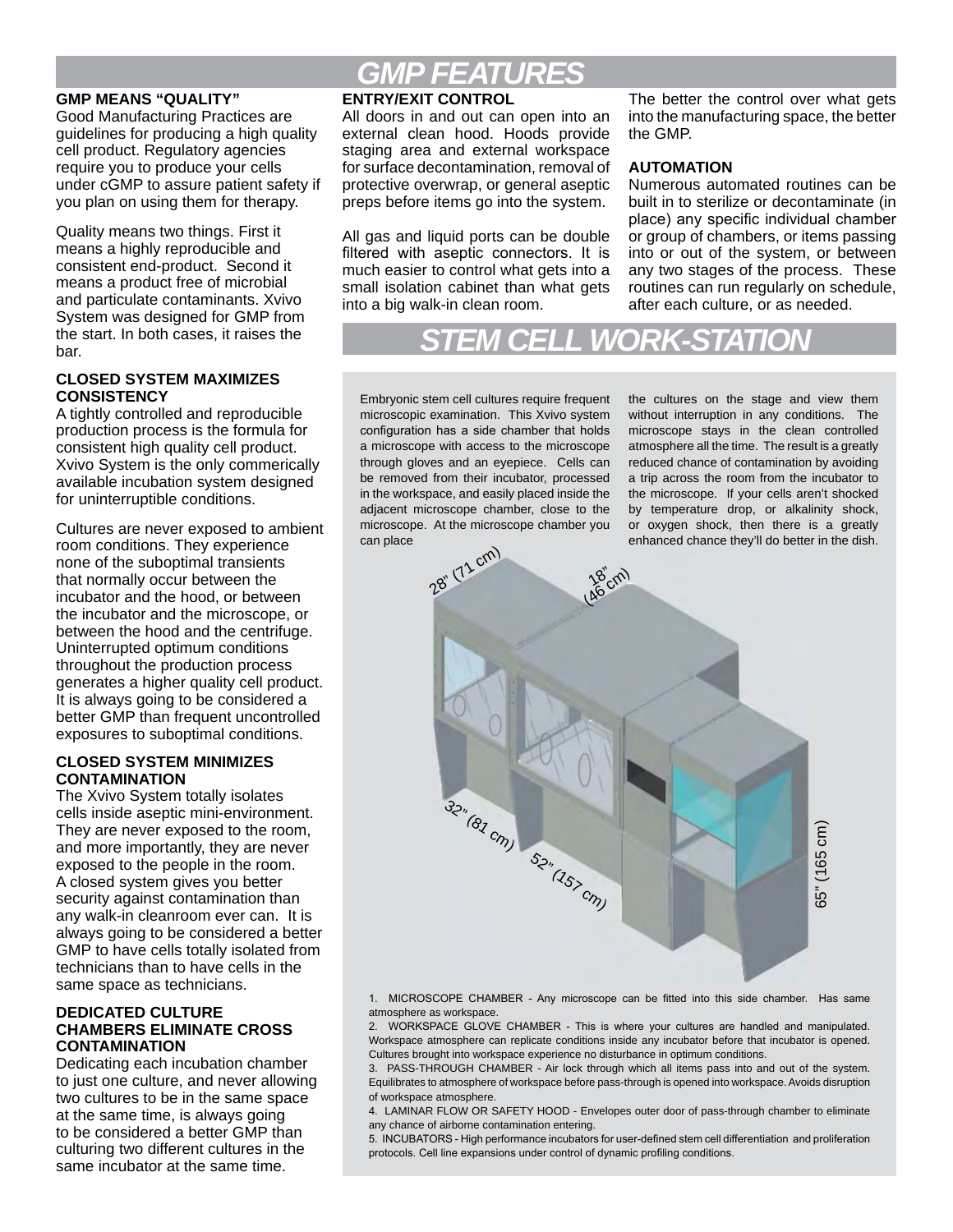### **SORY CHA**



**INVERTED MICROSCOPE INSIDE XVIVO MICROSCOPE CHAMBER** Microscope chamber can house virtually any microscope. Cultures can be removed from incubators and placed directly in contiguous microscope chamber. Conditions in microscope chamber are controlled exactly the same as in workspace. Atmosphere in microscope chamber is also cleaned 24/7 along with workspace atmosphere. Cultures can be viewed with no disruption in temperature,  $pH$ ,  $\bar{O}_2$ , or  $CO_2$ . Cultures never have to risk exposure to room air in order to be viewed. Dry atmosphere in Xvivo microscope chamber is more hospitable for microscopes and inhospitable for microbes than humidified atmospheres.



#### **COMPLETELY CLOSED-SYSTEM PRODUCTION LINE**

Cells are produced in a series of modular integrated interconnceted chambers. Entire set of instruments and processing tools are arranged inside modules according to the final process sequence. Cells and supplies enter on one end, waste is expelled aseptically along the way, and cell product emerges at the opposite end. One advantage over traditional bricks-andmortar, walk-in cleanrooms is that the process can be developed anywhere. Then when it is time for cGMP certification,surround it with or move it to a Class 100,000 (ISO 8, GMP Class C) cleanzone.



#### **GMP PRODUCTION FOR PHASE 1 CLINICAL TRIALS**

Cell manufacturing process can be debugged, optimized, and characterised during translational research phase. Once production process is validated, cell production mini-faciltiy can be converted to GMP by simply surrounding it in minimally classified space. Surrounded by Class 100,000 (ISO 8) cleanspace, isolators meet regs. Modular softwall clean rooms can be constructed around isolators for ISO 8. Any production line can be fitted. Any room can be fitted. Or system can be moved to cleanroom, down the hall, or across the ocean.

High velocity gas showers, log displacement of "used atmospheres" with sterile filtered gases, spray washdowns with disinfectant, fumigation protocols with VHP, ozone, chlorine dioxide, formaldehyde, etc. all can be automated and even integrated together. Automated pressure cascades can be established along any set of contiguous chambers, and changed or redirected to anywhere within the system instantly. Automated ventilation protocols, both re-circulating and exhausting, can be built anywhere into the system, and similarly, changed or redirected to any other set of chambers within the system in an instant.

Even doors, and access ports, and lights, and process equipment can be automated as standard operating procedures. Decreasing chance for human error increases quality. Anything you can do in a cleanroom, you can do easier and cheaper in an isolation system like the Xvivo. Some GMPs you just can't do in a big open walk-in cleanroom with people in it, but you can in an Xvivo System.

#### **DOCUMENTATION**

Along with automation comes real-time monitoring, alarming, and documentation of bioburden, particulates, vapors etc. Complete batch process variables can also be routinely documented for quality auditing of each culture. User access and electronic records and electronic signatures in compliance with FDA 21CFR Part 11 can be designed in from the start or added later. The better the documentation, the better the GMP.

#### **MAKES GMP EASIER AND MORE ECONOMICAL**

Not only are GMPs in the Xvivo System superior to traditional cleanrooms, but meeting GMP regulations with Xvivo System should be easier and more economical. Traditional bricks-and-mortar cleanrooms are prohibitively expensive for many. The Xvivo System is much more economical.

It can evolve along with your research, and fit practically any existing facility. Translational phase of development can be perfected, and then scaled up or moved as needed, on a pay-asyou-go basis, with much less risk.Now anyone can produce top quality cells for therapy.